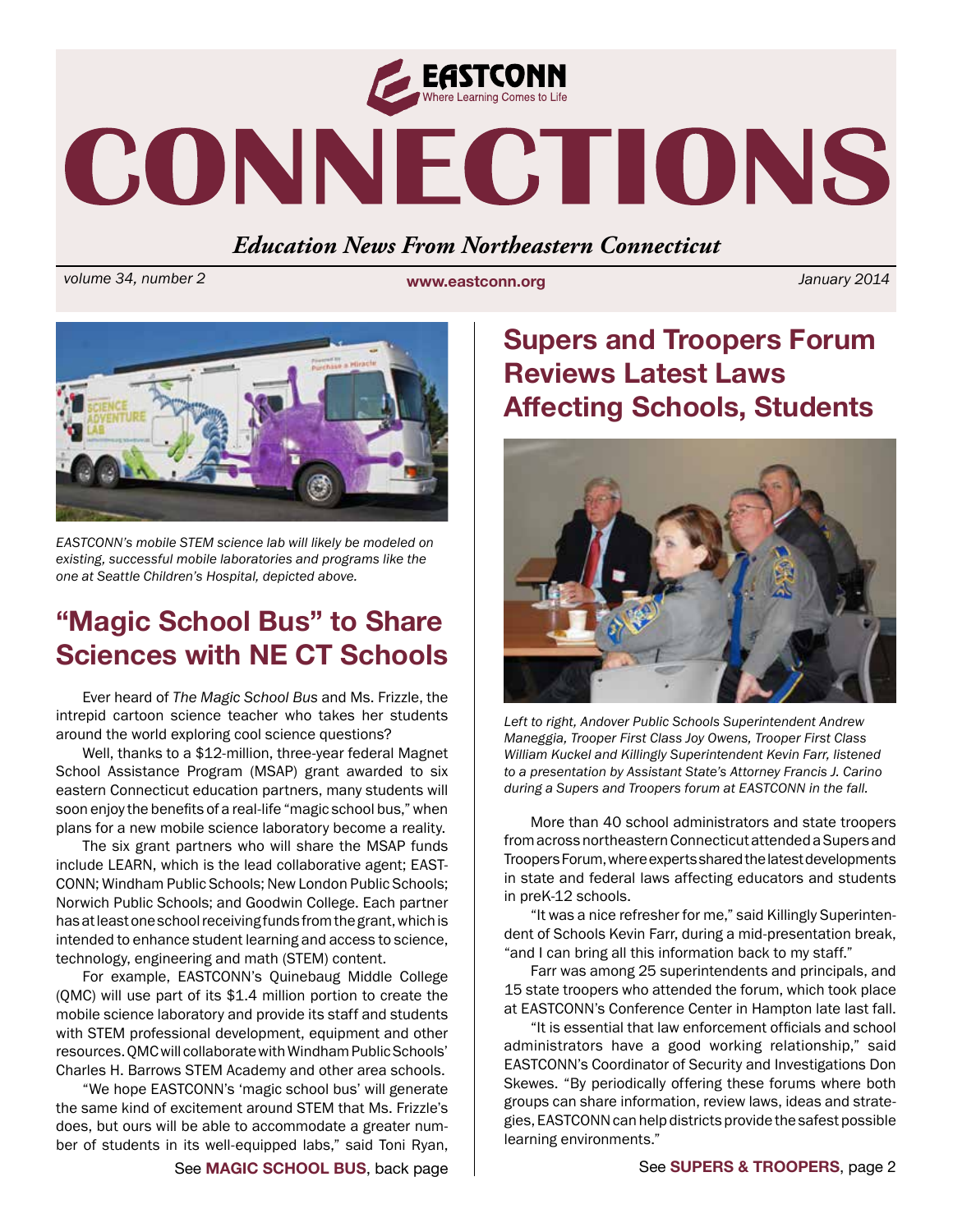## **View the EASTCONN Events Calendar at<www.eastconn.org>**

#### **SUPERS & TROOPERS**, from page 1

Skewes had invited the group to hear presentations by Kathleen Wedge, Educational Consultant to the Connecticut State Department of Education, and Francis J. Carino, Supervisory Assistant State's Attorney for Connecticut's Division of Criminal Justice.

 Wedge reviewed the latest federal and state laws related to the Family Education Rights Privacy Act (FERPA), while Carino gave a presentation on "Juvenile Laws and Procedures for Police and School Officials."

"This regional forum was intended to provide an opportunity for superintendents and state police to network and communicate by creating greater awareness of the legal issues and the challenges facing schools today," said Tom Cronin, EASTCONN's Director of Education Services.

"EASTCONN is exploring ways to keep abreast of the latest laws and to stay on top of student safety and security, not only on behalf of our districts, but for our own schools and programs," Cronin said.

During the Supers and Troopers forum, Carino shared valuable legal advice, reviewed pertinent aspects of Connecticut's legal system, and discussed school-specific topics related to student behaviors and investigations.

 "I think it's very helpful to fnd information about the latest laws and to know what to expect when working with state police [in legal situations involving schools and students]," said Ellis Technical School Principal Brian Mignault.

"It's also helpful for teachers to know the kinds of things we can and cannot reasonably do," said Fred Pietro, an Ellis Technical School teacher, who is also a member of the Ellis Tech Safety Committee.

"It's a good refresher," said Killingly Resident State Trooper First Class William L. Kuckel, Jr., who is a member of Troop D. He works regularly with the Killingly school system.

Kuckel, Farr, Pietro and Mignault said they have a productive working relationship, and that they appreciate forums where they can hear experts share new legal developments.

To access useful legal resources and references provided by Carino and Wedge, visit EASTCONN's main Web page at [www.eastconn.org](http://www.eastconn.org) and click on the "Juvenile and FERPA Laws for Schools" link under Featured Items.

Learn about upcoming Supers and Troopers forums by contacting EASTCONN Coordinator of Security and Investigations Don Skewes at [dskewes@eastconn.org](mailto:dskewes@eastconn.org), or at 860-576-1763.

#### **EASTCONN** *Connections*

Writer/Editor: Teddie Sleight ~ tsleight@eastconn.org Assistant: Cindy Laurendeau  $\sim$  claurendeau $@$ eastconn.org

**[Communications Department](%20mailto:connections@eastconn.org)** [Dotty Budnick](mailto:dbudnick@eastconn.org), Director  $\sim$  dbudnick@eastconn.org

#### **EASTCONN Administration**

Paula M. Colen, Executive Director

**EASTCONN**, 376 Hartford Turnpike, Hampton, CT 06247 860-455-0707 Fax: 860-455-0691

## **EASTCONN Welcomes A New Director of Technology**



*Andrew F. DePalma, Ph.D., who was previously affliated with UCONN, will direct EASTCONN's technology division.* 

Andrew F. DePalma, Ph.D., has joined EASTCONN as its new Director of Technology.

"We are very happy to welcome Andy to the EASTCONN team," said EASTCONN Executive Director Paula M. Colen.

 "Our agency and our LEAs will be well-served by his extensive background in data systems, data management, educational and information technology, and distance-delivery. His long association with UCONN as a teaching faculty member and his in-depth knowledge of instructional methods, research, assessment and reporting will bring a fresh and dynamic perspective to our Technology programs and services," she said. "He will undoubtedly strengthen our ability to anticipate technology trends in education."

With 19 years of experience in education and information technology (IT) management at UCONN, DePalma is a former Director of IT at UCONN's Center for Continuing Studies. He was a faculty member in UCONN's Neag School of Education for 10 years and has more than 10 years' experience as an administrator and faculty member in information science and knowledge management. DePalma has taught both undergraduate and graduate-level technology and media courses.

"Judicious application of technology holds vast promise for improving our ability to make decisions and for creating new opportunities," DePalma said.

"EASTCONN is well-positioned to engage the community on these issues, and I look forward to getting out there and doing my part."

DePalma holds both an undergraduate degree in electrical engineering and a Ph.D. in educational psychology from UCONN.

To contact DePalma, reach him at 860-455-1620, or at adepalma@eastconn.org.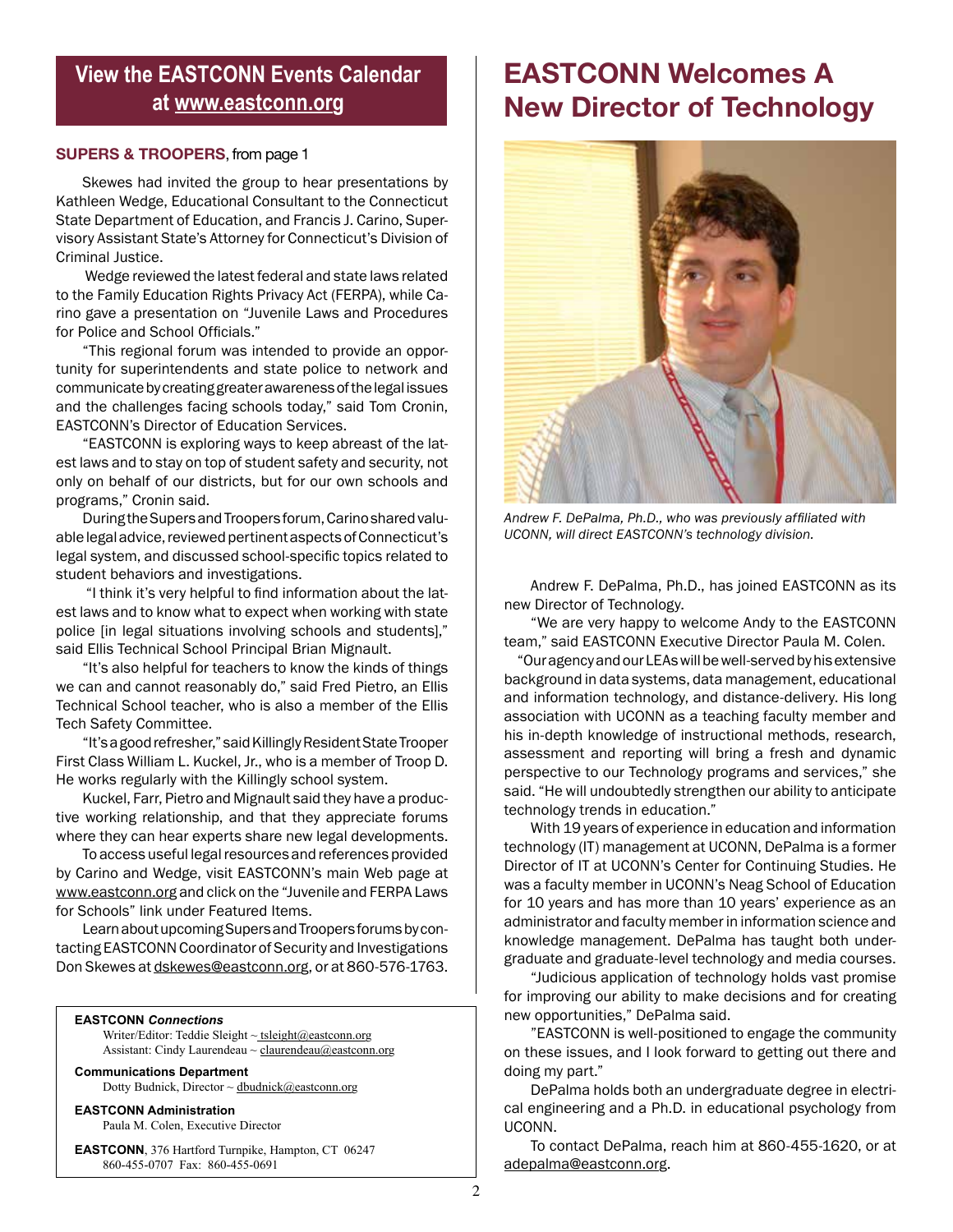## **Professional Notes**



As part of its statewide educator evaluation and support initiative, the CSDE has invited EASTCONN Director of Early Childhood Initiatives Elizabeth Aschenbrenner to join the National Governors Association Center for Best Practices PreK-2 Work Group. The PreK-2 Work Group will investigate ways to improve

*Aschenbrenner*

learning outcomes through a collaborative focus on early childhood as a key strategy in education reform. The multi-stakeholder group will develop tools and resources to ensure the success of students through the evaluation and support of their teachers.



*Hempel Bonneau Cohen Ricci Montigny*

EASTCONN's Adult Programs team has been invited by the CSDE to participate in a statewide pilot of the newly released national College and Career Readiness (CCR) Standards. EASTCONN is one of two adult education programs in the state selected to participate in the pilot. The EASTCONN team includes Adult Education staff members Kristin Hempel, Phyllis Bonneau, Sue Cohen, Kristen Ricci and Brandy Montigny.



EASTCONN's Early Head Start Coordinator Dawn McQuade is one of 19 Early Childhood professionals in the state to earn an endorsement by the Connecticut Association for Infant Mental Health as a Culturally Sensitive Relationship Focused, Practice Promoting Infant Mental Health Infant Family Specialist, Level 11(IMH-E).

*McQuade*



*Gozemba Spada*

In December, EASTCONN Early Head Start and Head Start program staff worked with UCONN colleagues to co-present two poster sessions at Zero to Three's na-

tional Trainings Institute in San Antonio, Texas. EASTCONN Assistant Director of Early

Childhood Initiatives Diane Gozemba, M.S. Ed., M.B.A., and Heather Spada, M.A., LPC, co-presented "Addressing Family Engagement Frameworks through Assessment of Family Needs and Goal Attainment." Dawn McQuade and Gozemba co-presented "Examination of Processes and Outcomes in EHS Play Groups through Partners in Parenting Education (PIPE) Curriculum Lens."

## **RESC Alliance to Deliver CCSS Support to Schools**

EASTCONN will partner with Connecticut's RESC Alliance and the Boston-based Public Consulting Group, Inc., to provide state-funded professional development to area school districts as they implement Common Core State Standards and Smarter Balanced Assessments. EASTCONN is one of six Connecticut RESCs that comprise the RESC Alliance.

Funded by the Connecticut State Department of Education (CSDE), the professional development support initiative, which is free for all Connecticut public school educators, is called The CCSS System of Professional Learning.

The blended learning series will extend over 18 months and include both in-person sessions and virtual learning through Webinars and an online discussion/resource platform.

On January 30th, the Public Consulting Group will launch the CCSS System of Professional Learning. For time-and-place details, contact EASTCONN's Carol Klemyk at 860-455-1569, or reach her at cklemyk@eastconn.org.

Look for stories about CCSS and Smarter Balanced support in future issues of *Connections*. To learn more, contact EASTCONN Director of Teaching and Learning Scott Nierendorf at 860-455-1569, or at snierendorf@eastconn.org.

 $\langle \hat{\bullet} \rangle$   $\langle \hat{\bullet} \rangle$ 



*A recent EASTCONN Regional Staff Development Council (RSDC) featured guest speakers, l. to r., CSDE Chief Academic Offcer Dr. Dianna Roberge-Wentzell and CSDE Chief Talent Offcer Dr. Sarah Barzee,* 

*discussing CCSS and educator/student evaluation plans; EASTCONN Director of Teaching & Learning Scott Nierendorf, who facilitates the RSDC, joined his guests for a snapshot.* 

 $\circledcirc$   $\circledcirc$ 

### **EASTCONN to Host 4 Review Sessions for School Evaluation Plan Revisions**

**Dates**: Feb. 20 - Administrator Plans Mar. 11 - Education Specialist Plans Mar. 24 - Educator Plans May 19 - Evaluation Forms Revisions **Time**: 8 a.m.-10 a.m. **Place**: EASTCONN's Hampton offices **Register**: 860-455-1569; [cklemyk@eastconn.org](mailto:cklemyk@eastconn.org)

Learn more: EASTCONN Coordinator of Professional Learning Amy Drowne, 860-455-1591, [adrowne@eastconn.](mailto:adrowne@eastconn.org) [org](mailto:adrowne@eastconn.org); Director of Teaching & Learning Scott Nierendorf, 860-455-1569, [snierendorf@eastconn.org.](mailto:snierendorf@eastconn.org)